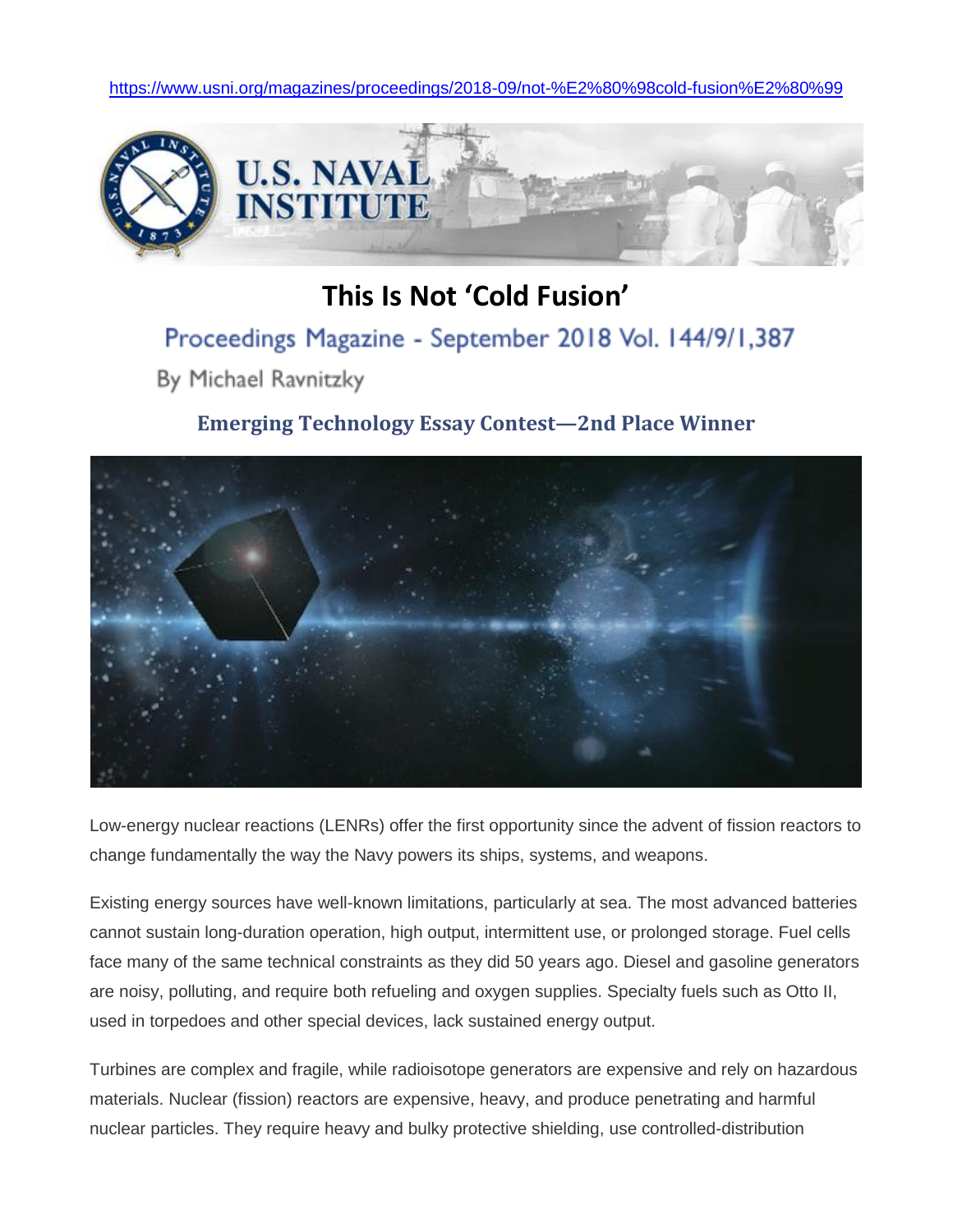nuclear materials, and produce dangerous waste. Nuclear reactors do not readily scale down, although there has been some progress in the development of small modular reactors with less bulk.

LENRs will require substantial development to become practical; but if they fulfill their promise, they will offer a robust energy technology with useful electrical and thermal output and an energy density much higher than fossil fuels.**<sup>1</sup>** (Energy density is used colloquially to mean "specific energy"—the ratio of energy produced to the mass of fuel consumed. It typically is measured in Joules/kilogram.)

Laboratory experiments indicate that, despite the "low-energy" name, this science has the potential to lead to extremely energy-dense, thin, flat devices. In theory, LENRs yields could approach 4 megawatts of thermal power per square meter, ample for almost any purpose. (A well-sited, above average solar panel might produce 0.1 to 0.2 kilowatts per square meter.) LENR systems may have power densities six orders of magnitude (millions of times) greater than chemical-based energy generation or storage systems, and thus could support a variety of military and commercial applications. **2**

The nuclear reactions in LENRs are distinct from those in fission and fusion and occur in environments at or near room temperature. These neutron-catalyzed reactions are neither exotic nor hypothetical; the physics of LENRs are consistent with the existing Standard Model—that is, they do not conflict with the known laws of physics. LENR processes are based primarily on electroweak interactions rather than the strong-force interactions that drive fission and fusion. And unlike fission reactions, LENRs do not produce any neutron-driven chain reactions.

#### **A Sustained Energy Source**

Once the relevant LENR scientific and engineering parameters are more broadly understood and harnessed, LENR energy sources may produce sufficient power to serve as a sort of "nuclear battery" that could power underwater, surface, or airborne vehicles or stationary nodes.

LENR-powered systems could reduce substantially the burdensome logistical and supply chain requirements and vulnerabilities associated with fossil fuels. They would present substantial advantages over fission-based nuclear propulsion. Hazardous radioactive fuel and waste products would be eliminated, and useful energy would be available at many different scales.

Dwell time, hibernation capability, intermittent operation, and autonomous operation all would improve with LENR-based power sources. This would extend dwell time and utility for a whole range of systems—from manned warships to aircraft to small autonomous sensors—across a maritime region. LENRs also could blur the lines between purely aerial, surface, and subsurface vehicles, allowing the possibility of multimodal use.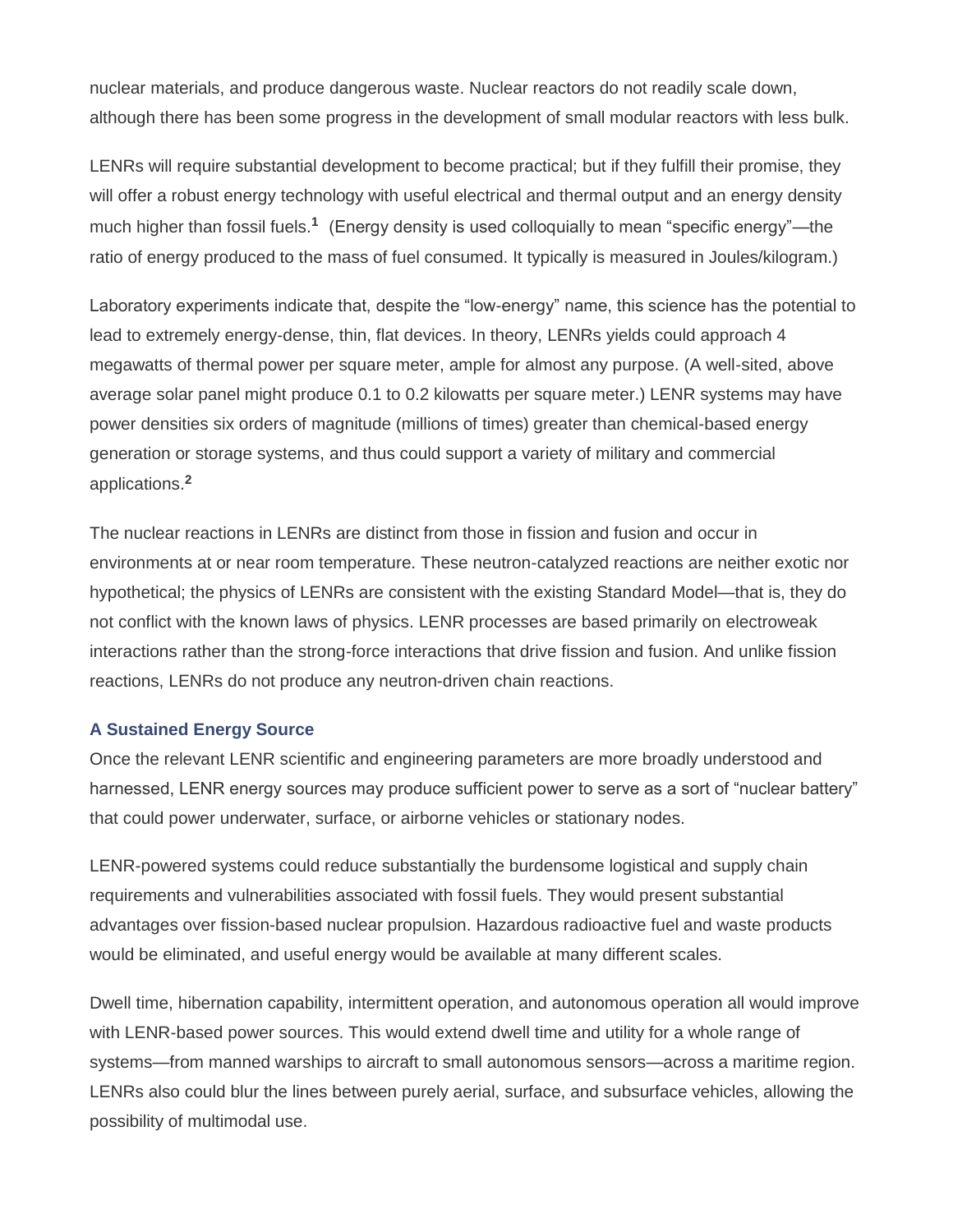#### **More Energy Means More Options**

Energy-dense power sources could facilitate a wide range of subsurface swarm tactics for offensive, defensive, reconnaissance, decoy, or diversionary purposes. Devices with autonomous power need not necessarily achieve hard kills. Such tools instead could affect ship performance, foul propellers or rudders, defeat sensors, provide surveillance and tracking, or expose portions of the vessel to localized harmful material produced by the device. With so much power, they could loiter indefinitely to monitor and clear minefields or otherwise serve the Navy's distributed lethality and intelligence, surveillance, and reconnaissance.

Other options abound. LENRs could power and provide operational flexibility for undersea surveillance and could provide increased capability for acoustic tomography. Towed sonar systems could cut their tethers, becoming power-independent of their host ships, able to operate at greater distances to prosecute contacts. Logistics and resupply change dramatically when refueling becomes almost an afterthought.

Autonomous power from LENRs could provide the opportunity to explore intermittent use of active acoustics to supplement passive acoustic sensing. It could power next-generation listening posts for signals intelligence applications or provide a way to create ubiquitous sensor nets to monitor the maritime domain.

In near-Earth orbit, applications could include onboard power, space propulsion, and sustained orbital repositioning capability. Space propulsion thrust requires reaction mass, but a LENR-based system could produce extended thrust at high efficiencies by separating the energy source from the propellant mass.

Although LENRs do not produce nuclear chain reactions, the energy released at local reaction sites can result in temperatures of several thousand degrees. Such heating at least in theory could be initiated at sufficient scale to create rapid and large thermal energy releases. Those could be harnessed to serve as initiators, fuzes, or severable links, or for other special purposes such as a new class of compact ordnance.

#### **A Brief History of LENRs**

Surprisingly, LENR experimental phenomena have been observed (though not understood) for more than a century. Since 1912, many examples of these anomalous phenomena have been reported worldwide. Scientific literature in the 1920s and 1930s contains numerous papers on unexplained chemical transmutation and related topics.**<sup>3</sup>**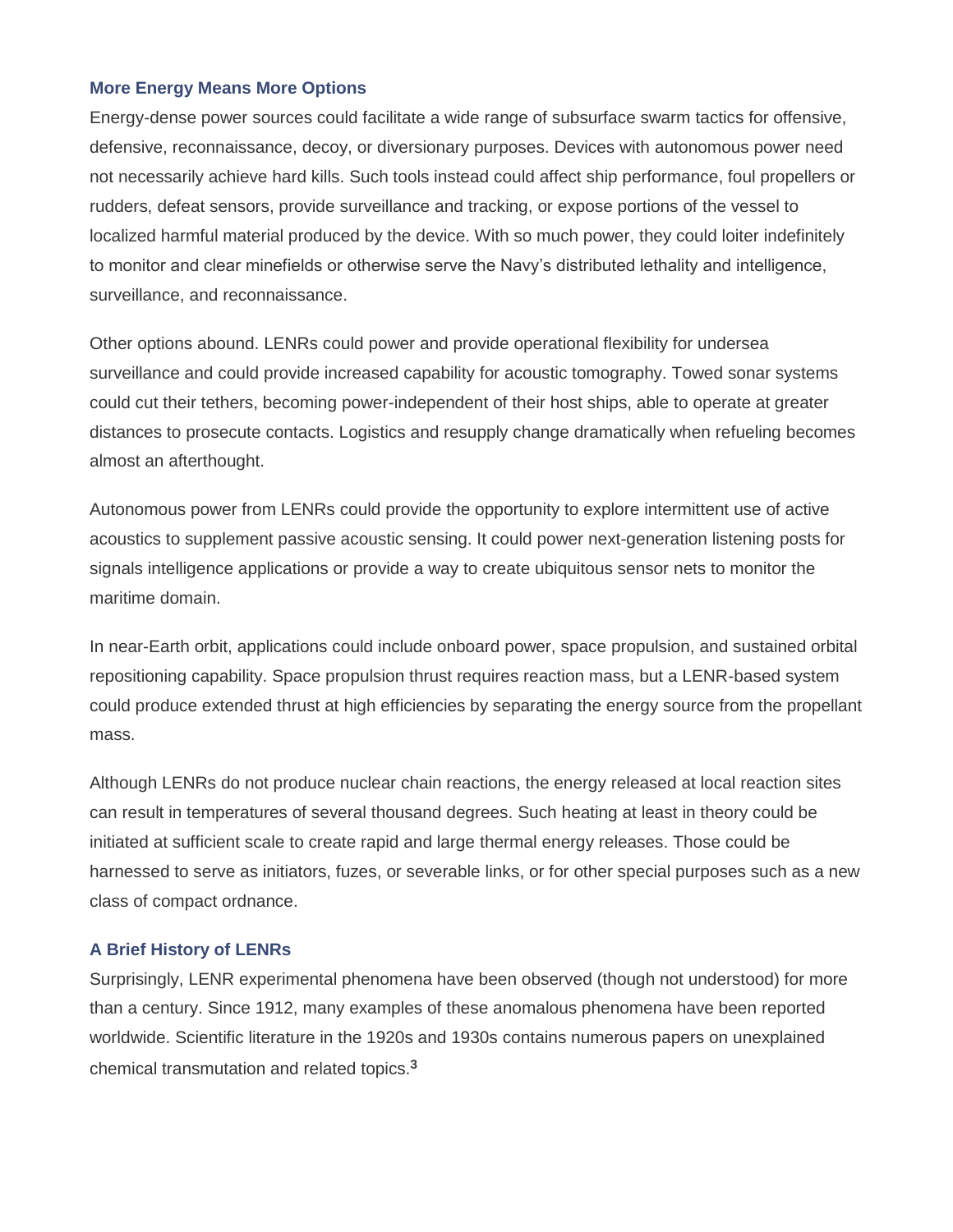University of Chicago chemists Gerald L. Wendt and Clarence E. Irion synthesized helium using the exploding electrical conductor method in 1922, for instance. Their results were confirmed 80 years later by researchers at the Kurchatov Institute in Russia. Dozens of other such rediscoveries have occurred in the United States, Japan, Russia, and other nations.**<sup>4</sup>**

In one case, from 1947 to 1953, Cornell University graduate student Ernest Sternglass documented evidence of what are now understood to be LENR phenomena while investigating secondary electron emissions for the Naval Ordnance Laboratory.**<sup>5</sup>** He knew that nuclear physicist Charles Galton Darwin had predicted in 1920 the possibility of collective many-body excitations of electrons but was unfamiliar with the experiments conducted in the early part of the century.**<sup>6</sup>**

Sternglass' research led him to engage in a series of discussions, both by letter and in person, with Albert Einstein, who encouraged him to proceed with his research. In a prescient, insightful letter dated 26 August 1951, Einstein described a mechanism by which multiple electrons could simultaneously transfer energy to one proton. In doing so, Einstein had intuited a key concept of the many-body collective effects that forms the basis of the theory that has come - 55 years later - to explain LENRs.

Setbacks occurred in 1989 when two scientists, Stanley Pons and Martin Fleischmann, incorrectly claimed that the phenomenon was "room temperature fusion." **<sup>7</sup>** An abundance of experimental evidence was observed and reported around the world early on that conflicted with their fusion hypothesis. Despite this, numerous researchers followed the media excitement and got caught up in the "cold-fusion" frenzy, impeding progress in some cases by insisting on their belief in the fusion idea.**<sup>8</sup>** The view of LENR research as fringe science has damaged objective evaluation of it in the broader scientific community, and thus thwarted access to research funding.

Despite these historical and institutional impediments, academic LENR research has produced a variety of experimentally observed phenomena from low-energy inputs and at moderate system temperatures. These include evidence of isotopic shifts, transmutations from one element to another, thermal effects that are inexplicable and inconsistent with resistance heating and melted or even vaporized metals.

In the United States, the Navy was a world leader in LENR research and development for some years. The Space and Naval Warfare Systems Command (SPAWAR) Systems Center—Pacific, known as SSC, led the research from 1989 until 2011, when key members of the team retired. SSC staff conducted a series of successful studies, producing approximately 25 papers in peer-reviewed journals, 42 technical presentations, three technical reports, and a patent.**<sup>9</sup>** The Navy experiments produced ample evidence of anomalous thermal events, tritium production, charged particles,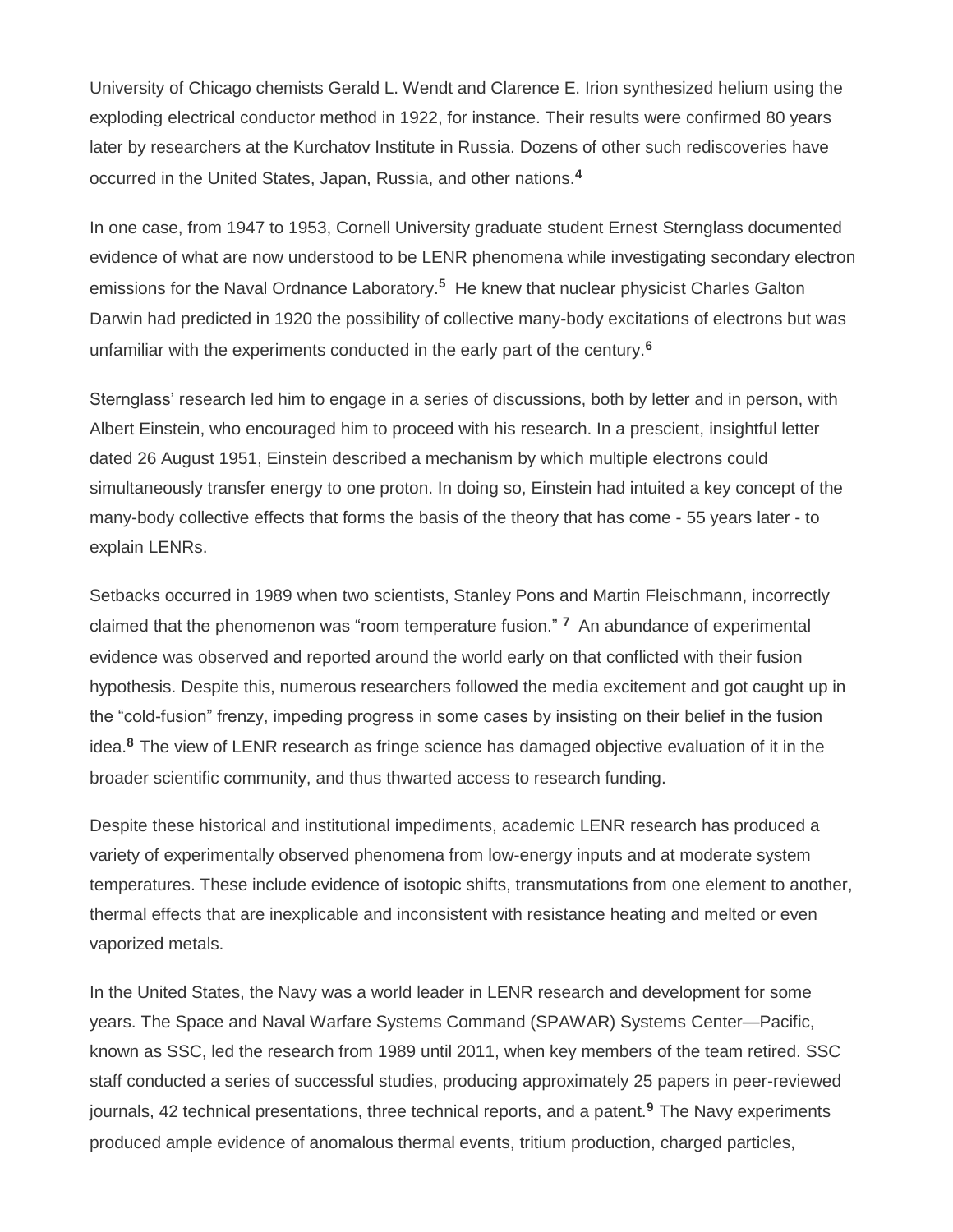transmutation, and low-level neutron emissions.**<sup>10</sup>** In 2016, the authors published a report summarizing the SPAWAR research.**<sup>11</sup>** Since 2011, however, the SSC research has been dormant.

### **The Widom-Larsen Theory**

Since the European Organization for Nuclear Research (CERN) held a 2012 colloquium on LENRs, the prevailing explanation of the phenomenon has been the Widom-Larsen theory. Peer-reviewed experimental research reported in the *Japanese Journal of Applied Physics*, for example, has given support to this theory. <sup>12</sup>

According to the theory, localized LENR reactions take place on the surfaces of nanostructured metallic hydrides—metals that have reacted with hydrogen to form a new compound. <sup>13</sup> Ultralowmomentum neutrons are created through collective "many-body quantum effects." (These occur when more than two subatomic particles interact; their behavior is very different from two-body interactions.) As nearby nuclei absorb neutrons—and the nuclei subsequently decay, releasing beta or alpha particles --- LENRs transmute elements and release energy.



*Evidence is shown of the results of low-energy nuclear reactions: possible flash boiling of palladium that* had solidified quickly in a 2003 experiment (above); (below, left to right) formation of circular and square *rods; and formation of a folded thin film. (* C. Young/P. Mosier-Boss *)*

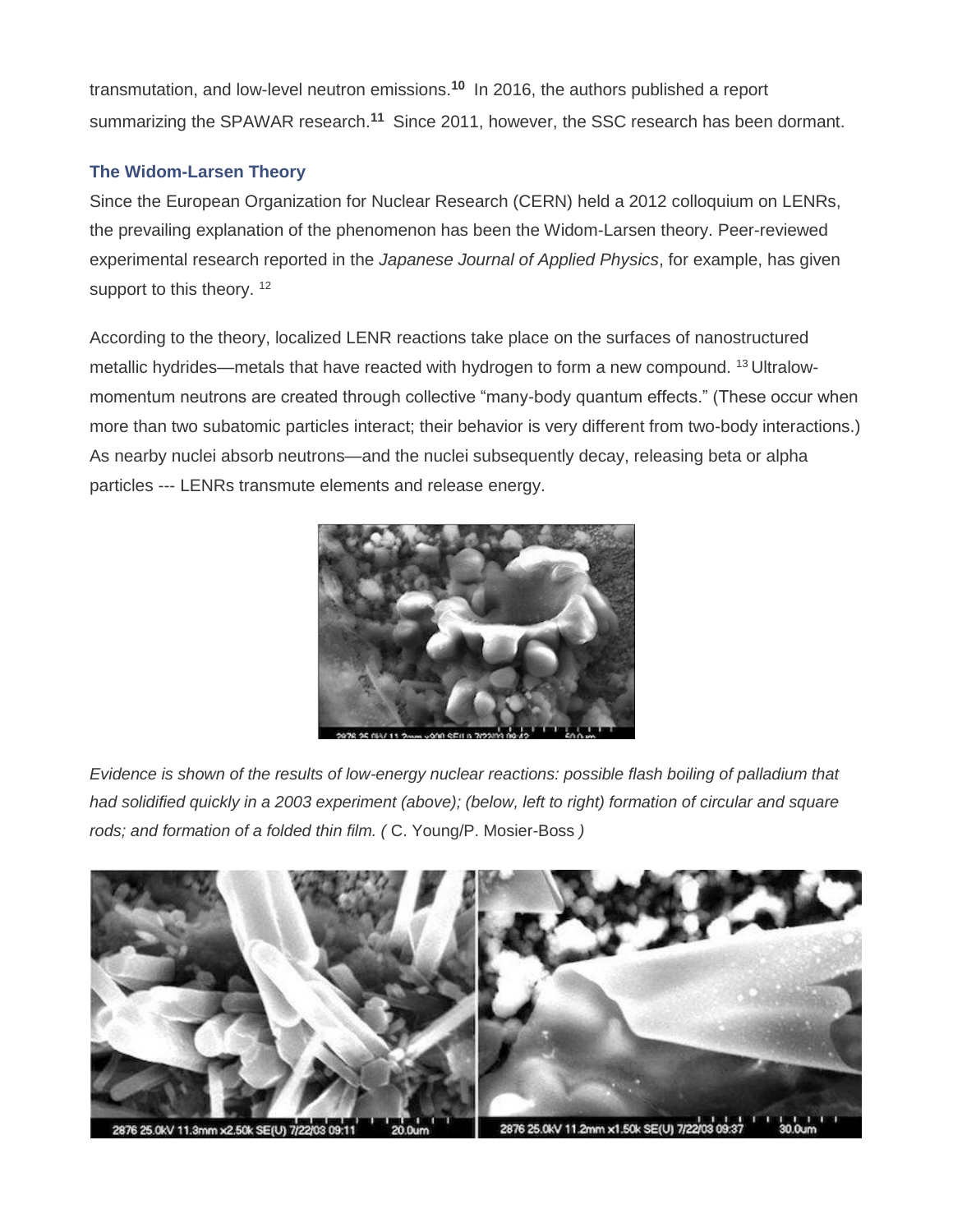The resulting neutrons stay adjacent to the surface layer and close to the reaction sites, thanks to their ultralow momentum. (The sites have a scale on the order of one-millionth of a meter.) Unreacted heavy-mass electrons convert the locally emitted gamma particles directly into heat, also by means of additional many-body quantum effects. This conversion raises the possibility of an unexpected means to block gamma radiation.**<sup>14</sup>** The process might be developed into lightweight shielding, enabling special applications for fission or radioisotope generators that now demand impracticably heavy protection.

In addition, because LENRs actually transmute elements—that is, convert starting elements into different ones—this might offer a useful way to remediate radioactive waste by converting radioactive isotopes into non-radioactive elements, an application currently being studied in Japan.

The Japanese government is funding LENR research through the New Energy and Industrial Technology Development Organization (NEDO) research and development agency. Mitsubishi Heavy Industries, Nissan, and Toyota are involved as well.**<sup>15</sup>** In 2017, the Aerospace Corporation, a federally funded U.S. nonprofit, reported conducting experimental work that effectively reproduced excess-heat results first observed in the Japanese experiments.**<sup>16</sup>**

#### **Accelerating LENR Technology**

The U.S. Navy has played an important role in exploration of the science behind LENRs to date. Moving their technological maturity forward from the present Technology Readiness Level 4 (as defined by the Department of Energy) would accelerate with a multiple-laboratory triservice approach and interdisciplinary collaboration.**<sup>17</sup>**

Two parallel paths are needed to produce compact and portable LENR-based power sources: one through the Department of Defense research laboratories, and the other through an aggressive use of the Small Business Innovative Research (SBIR), Small Business Technology Transfer (STTR) programs and broad agency announcements (BAAs).

Public recognition by the U.S. government of the need to innovate in LENR would unlock private development funding. Currently, despite considerable advances in peer-reviewed research in the past ten years, the topic remains out of favor with funding agencies. Establishing a LENR research topic as part of the annual BAA/SBIR/STTR profiles would spur rapid advancement. Small businesses and universities, seeing concrete government interest, would open the wellspring from which outside-thebox technological innovation often originates.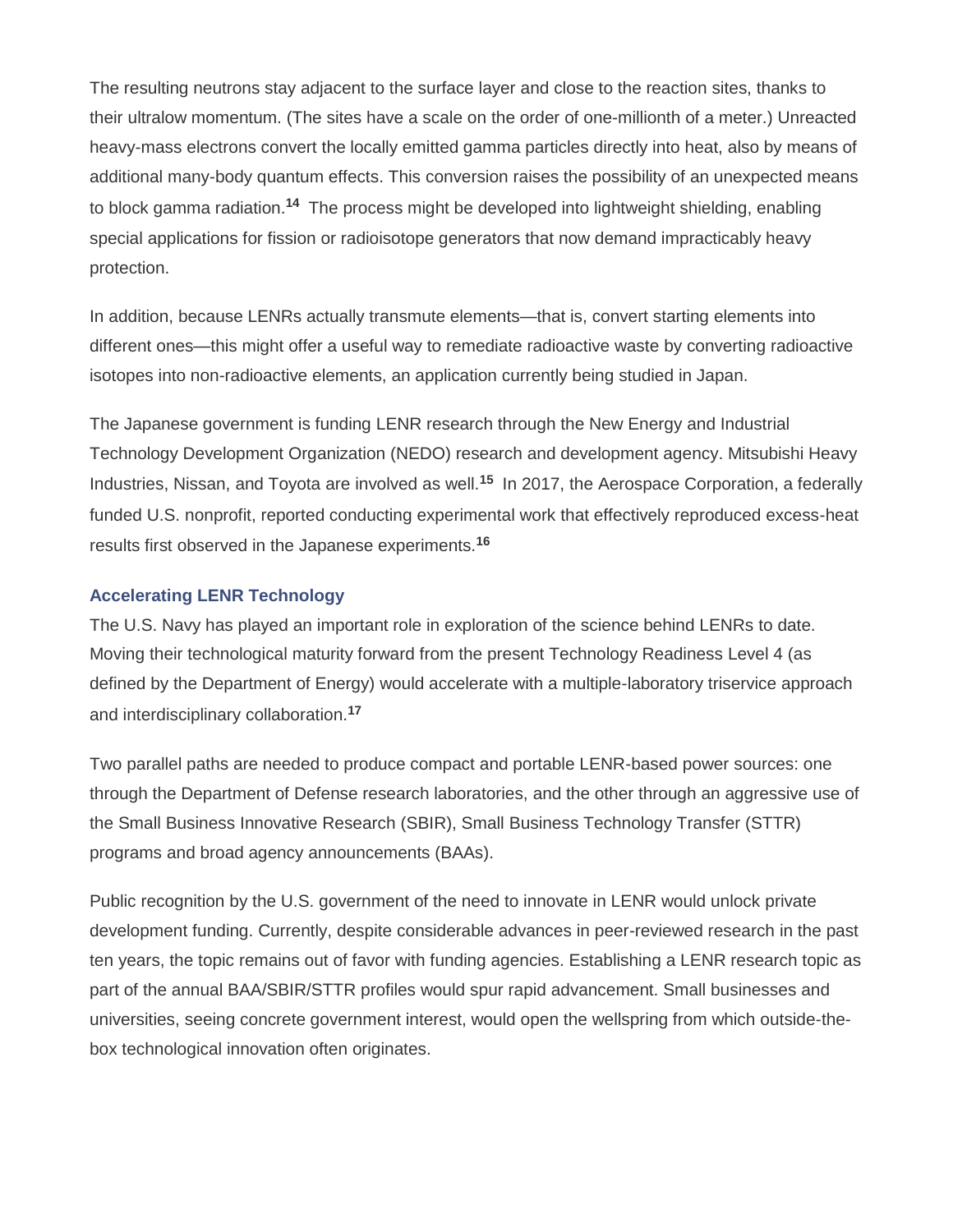

*If low-energy nuclear reaction technology can be commercially exploited, many kinds of sensors including the sonobuoys shown here—and weapons could gain significant endurance and persistence compared to conventional battery-powered versions. (U.S. Navy/Cameron Stone)*

LENR is a new category; a new species of engineering. Its unconventional, interdisciplinary scientific basis means there essentially is no established body of experts. Physicists who are well-versed in collective physical phenomena such as surface plasmon resonance (SPR) might be the best prepared to appreciate and conduct meaningful inquiries into the phenomenon and advance the technology.

Development of the technology can be leveraged using participation and input from experts in related fields such as nanostructures, condensed matter physics, SPR, plasmons/polaritons, and electrochemistry. Moreover, certain phenomena of interest to the U.S. Navy seem to be linked to LENR, including metal whisker growth (associated with short circuits in electrical equipment), dendrite growth (that leads to failures in lithium ion batteries), and anomalous, neutron-producing aspects of cavitation (bubble formation activity).

Certain LENR experiments also have exhibited localized superconductivity.**<sup>18</sup>** Understanding this connection could lead to near-room-temperature superconductors. Commercial microchip fabrication equipment used for creating highly engineered surfaces through deposition, etching, patterning, and doping, is particularly well suited to exploring and refining LENR technology. Those would make possible improved computing and antenna components and highly efficient electrical motors. Lossless power transmission might also result, that would benefit from low thermal noise, high magnetic fields, and zero electrical resistance without the need to cool the components to the temperature of liquid nitrogen.**<sup>19</sup>**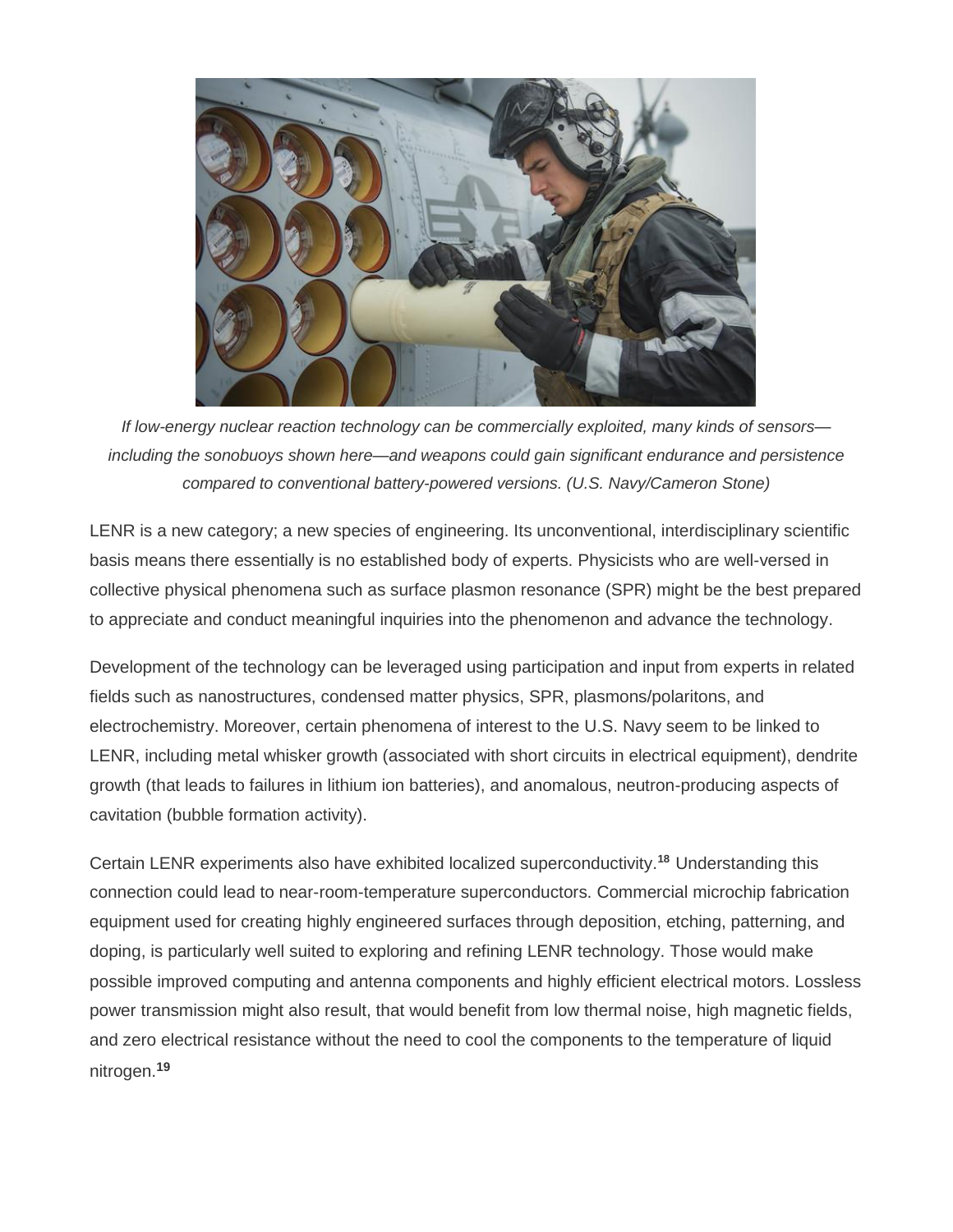Understanding the nature and potential of LENR will require work with specialized nanostructure surfaces tailored to optimize surface nanotechnology such that it promotes surface LENR activity. Researchers need better access to specialized, often costly, high-sensitivity spectroscopic tools to move the science forward faster. Such tools would facilitate detection of elemental transmutation and isotopic shifts and would thus help identify key parameters that produce such effects.

#### **Power Over Time**

While many of the benefits of highly energy-dense LENR-based power sources are obvious, much remains to be done to bring them out of the lab and into practical applications. The autonomy and long loiter times such systems offer will require evaluation of many of the same questions that other autonomous systems pose—the practical and ethical risks of creating more distance between human decision-making and application of military force.

Nevertheless, failure to thoroughly evaluate and develop LENR and its by-products risks missing a window of opportunity for establishing an early foothold and first-mover advantage in a disruptive technology with direct value to the Navy, as well as military, strategic and geopolitical implications.

Radical innovations invariably fall outside existing development efforts. Their unfamiliarity can cause strong, sustained, systemic pushback. The Navy has encountered this pushback on many occasions: when steam displaced sail, when coal gave way to oil, and oil to diesel electric; when wooden ships gave way to ironclads, battleships gave way to aircraft carriers, and when conventional forms of propulsion yielded to nuclear.

Each transition represented an expansion in operational capability and an evolutionary leap in propulsion and energy systems, but those accomplishments usually occurred in the face of institutional opposition and skepticism. The history of science and technology shows that it often can take as many as 30 years for radically new concepts to be adopted.

The fundamental secret of the atomic bomb and other disruptive technologies was simply that they were possible. If we wait until LENR starts to appear in international portfolios, or in the hands of adversaries, it could be too late.

#### 1. Steven B. Krivit, " Power Generation Via LENRs: A White Paper ," (2017).

2. Pamela A. Mosier-Boss, Lawrence P. Forsley, and Patrick J. McDaniel, " Investigation of Nano-Nuclear Reactions in Condensed Matter ," Final Report, Defense Threat Reduction Agency, 2016, 81. 3. Steven B. Krivit and Michael J. Ravnitzky, " It's Not Cold Fusion . . . But It's Something ," *Scientific American* (guest blog), 2 December 2016.